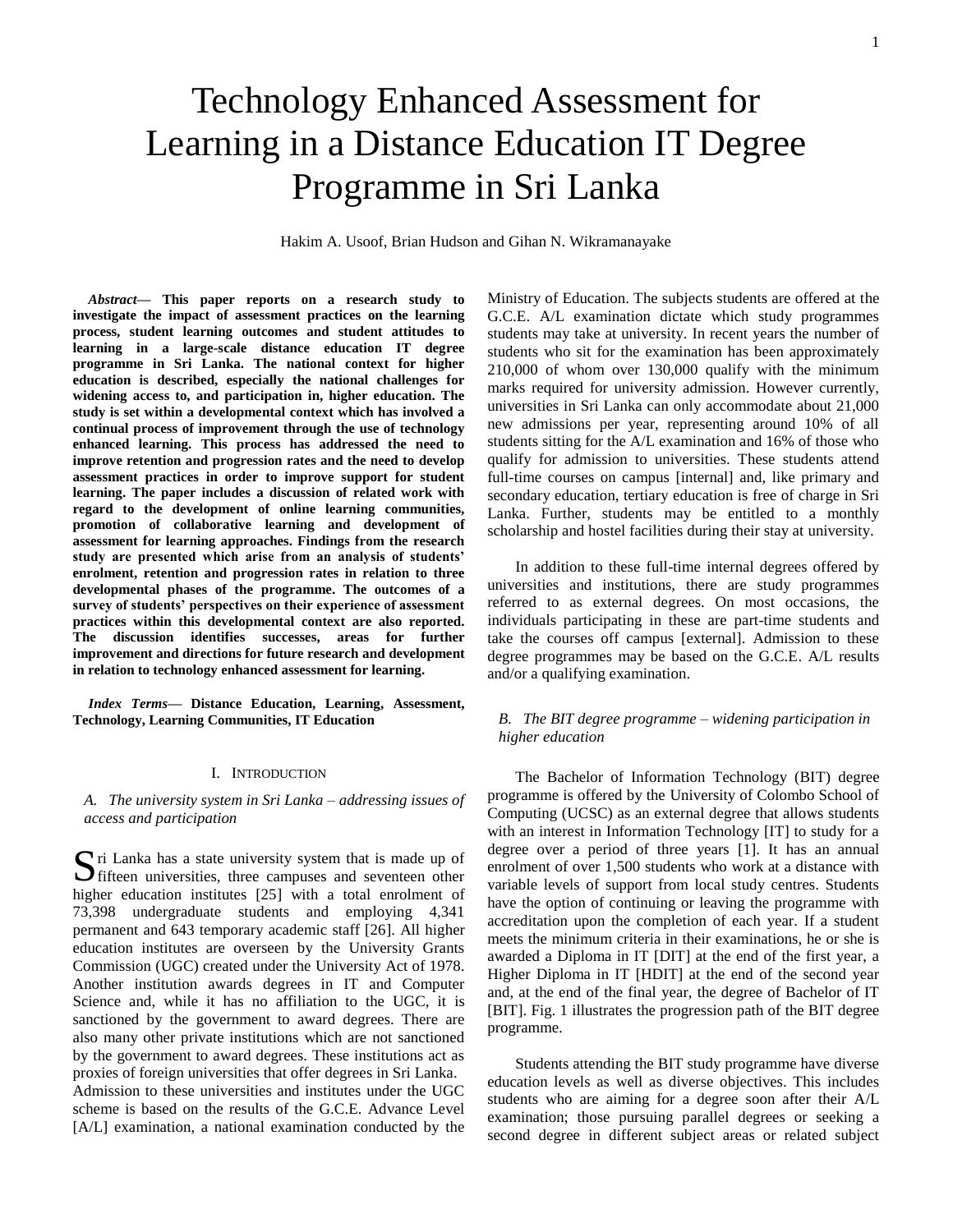areas; others from the IT industry or expecting to start a career combination of these m in the IT industry who may already possess a degree in a different subject area or a diploma in IT or Computer Science; some seeking a degree after completing their Ordinary Level **In** most cases student examination and those looking for a foundation in IT leading in the form of detailed to only to a DIT.



Fig. 1: BIT curriculum structure and Learning path [10]

product the programme follow a similar pattern. In some years the withdrawal rate has been as high as 55% to e-Facilitator ratio is and the failure and withdrawal rates have been identified as ratio seem high it is important major issues for the BIT study programme. The limited that lead the course sup assistance for learning from the UCSC and issues associated many students attend providents with the assessment system have been highlighted as problem for the BIT study prog areas during the evaluation of the BIT degree programme. teachers at those inst Many international students have dropped out because there is students' queries both by Further, the price of textbooks outside South Asia has created problems leading to international students leaving the  $R_{\text{max}}$  Turbitional annual problems identify to international students identify the *D. Traditional approaches to assessment – issues and* providence. The number of students in the BIT programme varies greatly from year to year, although student numbers not much support for learning and, unlike in Sri Lanka, there are no supporting teaching institutions in their countries. programme.

#### virtual campus. A learning management system together with learning content/activities to provide the *C. Learning and teaching in the BIT degree programme*

methods including attendance at private institutions that<br>conduct classes for the PIT study programme, self-study and Students in the BIT degree programme use various study conduct classes for the BIT study programme, self-study and group study. It is very common for students to adopt a

combination of these methods but it is important to point out that some students only engage in self-study.

In most cases students have access to the student manuals in the form of detailed texts about the subject matter which are created for each course in addition to reference books, the BIT Virtual Learning Environment [VLE] with online learning content, assignments, practice tests, CDs with TV programmes, videos along with notes and handouts given by the institutions they attend.

The UCSC plays a very limited role in the actual learning process and acts more as an administrative body. The administration of students together with the preparation, conducting and marking of examinations and student accreditation are the UCSC's main activities. The learning process is aided by the UCSC through the designation of a detailed syllabus with the learning outcomes, topics to be covered and specific references, as well as the development of student manuals and creation of assignments and practice tests and online learning content. The BIT VLE was added as a result of the eBIT project funded by the Swedish International Development Cooperation Agency [SIDA] from 2005 to 2010 [24] with the aim of improving the support provided for students through technology enhanced learning. The VLE consists of online learning content, documents, slideshows, videos and discussion forums.

Students do not have any direct contact with the academic staff who lead the courses. The lecturer in charge of a course has a distinct set of activities he or she must perform. This includes preparing the course syllabus, developing the student manual, moderating the content developed for VLE, creating TV and video programmes, composing assignments and practice tests and creating and marking the final examination.

In its latest attempt to aid the students' learning process, the UCSC has allocated an e-Facilitator who is a dedicated to each course in order to address student questions. The student to e-Facilitator ratio is approximately 876. Even though this ratio seem high it is important to note that the academic staff that lead the course supports the e-Facilitators. Furthermore, many students attend private institutions that conduct classes for the BIT study programme and get assistance from the teachers at those institutions. E-Facilitators respond to students' queries both by email as well as on the online forum, hence they follow an asynchronous mode of assistance. Their assistance is available for students throughout the semester.

# $\mathcal{L}$  such a suitable learning management system (Challenges *challenges*

At the end of each course, students sit an examination conducted by the UCSC at a designated examination centre. The final examination contributes 100% of the marks and determines a student's final grade for a particular course. The examination centres are located in a few major cities in Sri Lanka as well as some other countries that have a substantial number of students. The examination consists of 40–60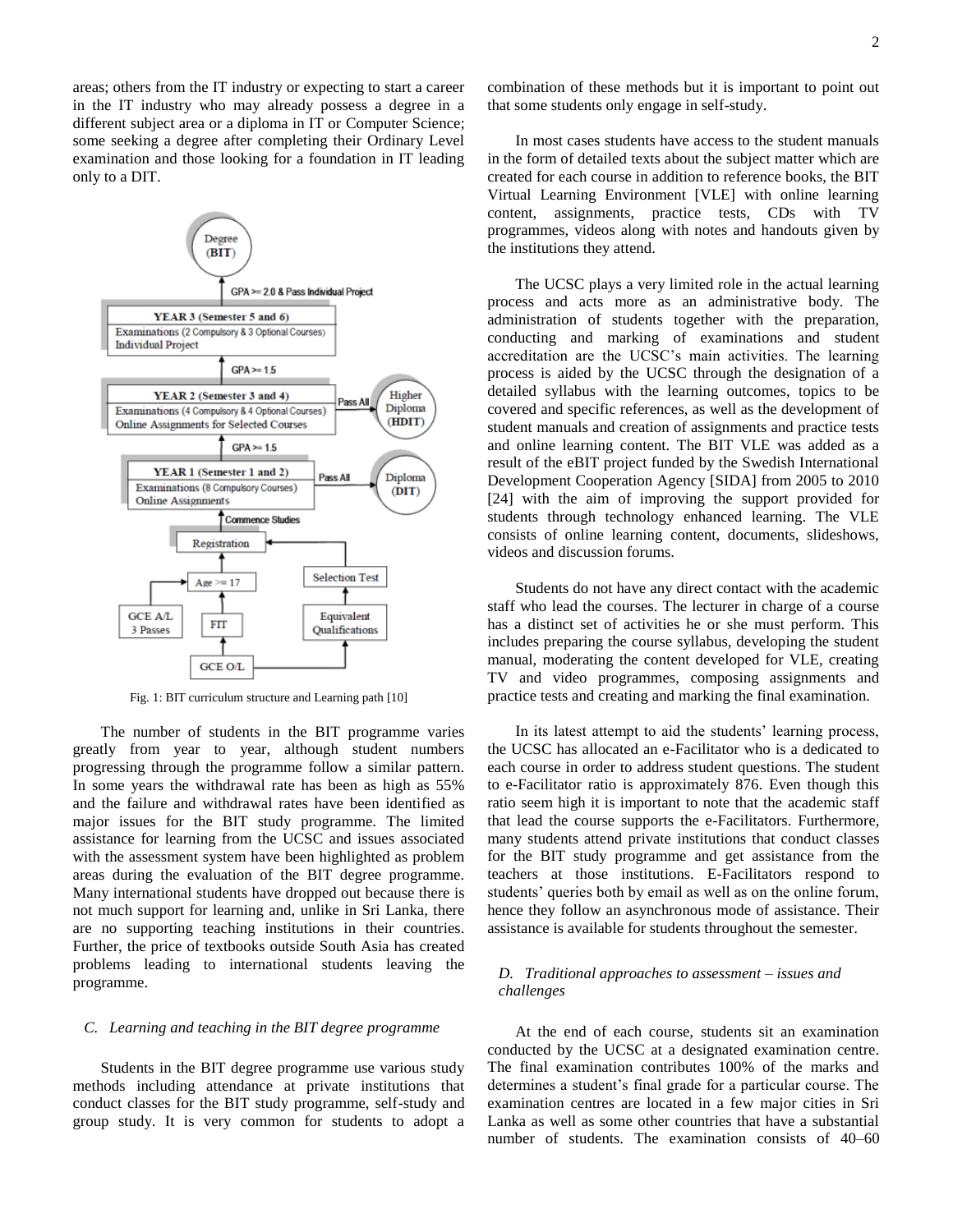multiple choice questions [MCQs]. These questions tend to test factual knowledge rather than higher order skills and were also found to encourage students to engage in rote learning.

An associated issue to emerge related to guessing on the part of students which raised concerns about the validity of the MCQ assessment system used in the BIT study programme. At the outset of the programme, the BIT examinations discouraged guessing by penalising wrong answers and carrying forward its effects, though this approach was changed in the subsequent revised syllabus in order to increase students' confidence levels.

A further issue to arise relates to the students' problems with language as the BIT study programme is conducted in English, which is a second language for most students. This also leads to some students finding it difficult to understand the questions, thus raising issues of effectiveness in terms of the assessment of learning and the issue of equity in terms of ensuring equal opportunities for all students.

Against this background, and as a result of ongoing evaluation processes from the outset of the programme, there has been a continuous process of quality improvement in place. The major aims of this process have been to improve progression and retention rates, to respond to assessmentrelated issues and challenges, and to respond to associated language issues. These aims have been addressed through developments which have utilised the affordances of technology enhanced learning, including enhanced opportunities for online discussion, dialogue and communication.

The remaining sections of this paper firstly consider related work concerning the development on online learning communities, the promotion of collaborative learning and development of assessment for learning approaches. The third section outlines the methodology adopted which includes an overview of the developmental context, an outline of the approach taken to this research, including research questions and research methods. Findings from the research study are presented in the following section on results which arise from an analysis of students' enrolment, retention and progression rates in relation to three developmental phases of the programme. The outcomes of a survey of students' perspectives on their experience of assessment practices within this developmental context are also reported. The final discussion section identifies successes, areas for further improvement and directions for future research and development in relation to technology enhanced assessment for learning.

#### II. RELATED WORK

# *A. Learning communities and collaborative learning*

An inherent issue in the BIT degree programme is the lack of a teacher. This creates an environment in which the student is isolated unless he or she attends an institute that



supports the BIT syllabus. One response to this scenario has been to create the conditions for an online learning community in which students collaborate and take responsibility for their own learning and for supporting that of their peers. Such a learning community is defined by Mioduser, Nachmias et al. [17] and Mioduser and Nachmias [16] as a novel educational system based on a combination of three components: a virtual community [social dimension], hosted by an appropriate virtual environment [technological dimension], and embodying advanced pedagogical ideas [educational dimension]. Based on related work, Ludwig-Hardman and Dunlap [15] define a learning community as a group of people connected via technology-mediated communication who actively engage with one another in collaborative learnercentred activities to intentionally foster the creation of knowledge, while sharing a number of values and practices, including diversity, mutual appropriation and progressive discourse. What is clear from both definitions is that three elements are vital; a technological element, a social element and an educational element. If just one of these elements is missing, a learning community is unlikely to develop. As Lowell and Persichitte [14] state, "simply requiring learner interaction in asynchronous environments does not promote a sense of community". The three factors mentioned by Hiltz [11] can be clearly related to the above elements and can also be identified in Fig. 2 which depicts a Conditional Matrix proposed by Brown [4] in which the inner circles define greater levels of engagement in class and in dialogue, and feelings of belonging to a community.

Although the eBIT programme development was designed to support online learning communities and collaborative learning through the use of forums on the BIT VLE and the Elgg social learning environment, students were found to not be using them extensively. For such a learning community to be successful the challenge is seen to be the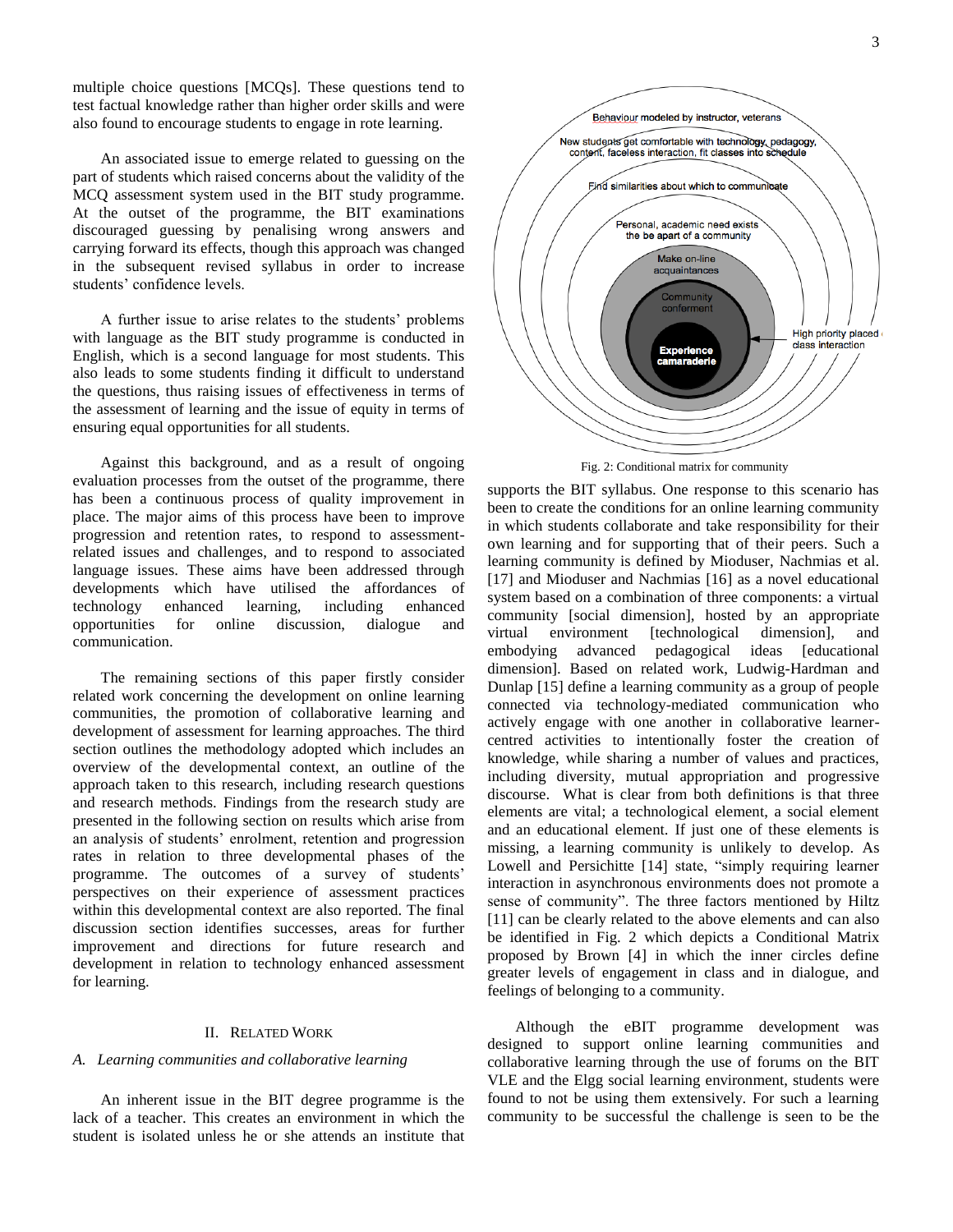creation of a "critical mass" of participants in order to sustain and replenish the community [6] [18] [13].

#### *B. Assessment for Learning*

The problems encountered with the use of MCQs are reflected within the relevant literature through the work of other researchers in the field of teaching and learning in higher education such as Scouller and Prosser [20], Scouller [21], Gipps [9] and Paxton [18]. Whilst innovative MCQ development involving such techniques as "confidence measurement" [8] and "computer adaptive testing" [5] are regarded as having potential, such developments do not fully eliminate guessing and or fully address the argument that MCQs feed the answers rather than having the student construct them. A response to supporting the development of a learning community is seen to be by assigning a grade in the form of an extrinsic rewards scheme [23]. However, Brindley et al. [3] argue for a wider approach and in particular for the development of instructional strategies which accomplish the same goal more effectively and with added benefits for the learner. Such a strategy has been developed within the eBIT programme by adopting an approach based on the idea of assessment for learning [2] which means that the first priority of assessment is to serve the purpose of promoting students' learning. Using such a strategy has been seen as one way of combining the approaches proposed by Swan et al. [23] and Brindley et al. [3] to encourage participation. The eBIT phase has involved the development of support in terms of assessment for learning by providing practice tests and a number of optional assignments. However, the assignments are mandatory if the students want to obtain the DIT or the HDIT at the end of the first year and second year, respectively. As these tasks were initially designed to be undertaken as individual activities they did not support the building of a learning community. An approach to improve this situation has involved the use of a Forum on the BIT VLE and the Elgg social learning environment. Coupled with assessment through the award of a grade component, this has been intended to help motivate students to participate in the community and to help create the critical mass needed to sustain it. For those students who are more intrinsically motivated, the learning opportunities within the community are seen to encourage their continued participation.

# *C. The BIT e-learning environment*

The free and open sources software platform Moodle is used as the e-learning environment of the BIT. In order to meet the requirements of the BIT degree programme the e-Learning Centre of the UCSC has developed a customised version of Moddle. Due to a majority of the students registering the BIT degree programme lacking the skills and profesiency in ICT, four courses related to ICT literacy and proficiency were developed for the 1<sup>st</sup> semester of Year 1. A further four courses related to basic knowledge and skill required for learning subject matter in Year 2 and Year 3, were developed for the  $2<sup>nd</sup>$  semester of Year 1 [10]. Hence, the learning activities of Year 1 courses were created with the intent of engaging the learner with use of interactive multimedia objects. These courses were also supported with online forums for collaboration and interaction, formative assessment tasks through practice quizzes and assignments and the support of learning facilitators. Year 2 and 3 had no learning activities developed with interactive multimedia, but was supported through similar online forums, formative assessment tasks and learning facilitators.

#### III. METHODOLOGY

# *A. The developmental context – improving quality through technology enhanced learning*

Since its outset in 2000 the BIT degree programme has undergone a number of major revisions, which can be classified in three major phases. The first phase (2000–2003) can be described as the "pre-LMS phase" during which the learning support available to students was mainly based on a static website [www.bit.lk] to provide information, detailed syllabi with recommended text books, model papers and model answers, a number of PowerPoint slides, a few lessons through video, and private institutional support.

The second phase (2003–2006) involving the introduction of a Learning Management System (LMS) can be described as the "LMS phase" during which time more support for learning was offered to students in the form of a more dynamic web environment, detailed syllabi with learning objectives, recommended text books and reference page numbers, practice quizzes and assignments and the introduction of a collaborative learning model. This phase had the drawback of the lack of a constructive alignment between syllabus, learning resources and assessment. Also during this phase, the initiative to promote collaborative learning was not successful in the way that had been envisaged. A consequence of this was the creation of a negative impression that the BIT lacked studentlearning support. Further, there was no real connection between processes of continuous assessment and the end-ofsemester examinations.

The third phase or "eBIT phase" (2007-11) reflects the impact of the SIDA funded eBIT project [24] which involved enhanced e-learning content, quizzes and activities for year 1 and activities and quizzes for year 2. A radical change occurred in this phase with the development of much more support for students' learning through rigorous adherence to a constructive alignment between the syllabus, learning content and assessment. The implementation of rich learning content and learning activities aimed at improving students' learning was a vast improvement over the previous phase. Another improvement was the introduction of formative assessment and the creation of a clear relationship between formative and summative assessment in the eBIT phase. This phase also involved the use of forum and chat facilities within the BIT virtual learning environment [VLE] to enhance student interaction and collaborative learning. It also saw the introduction of "UCSC TV" for streaming related video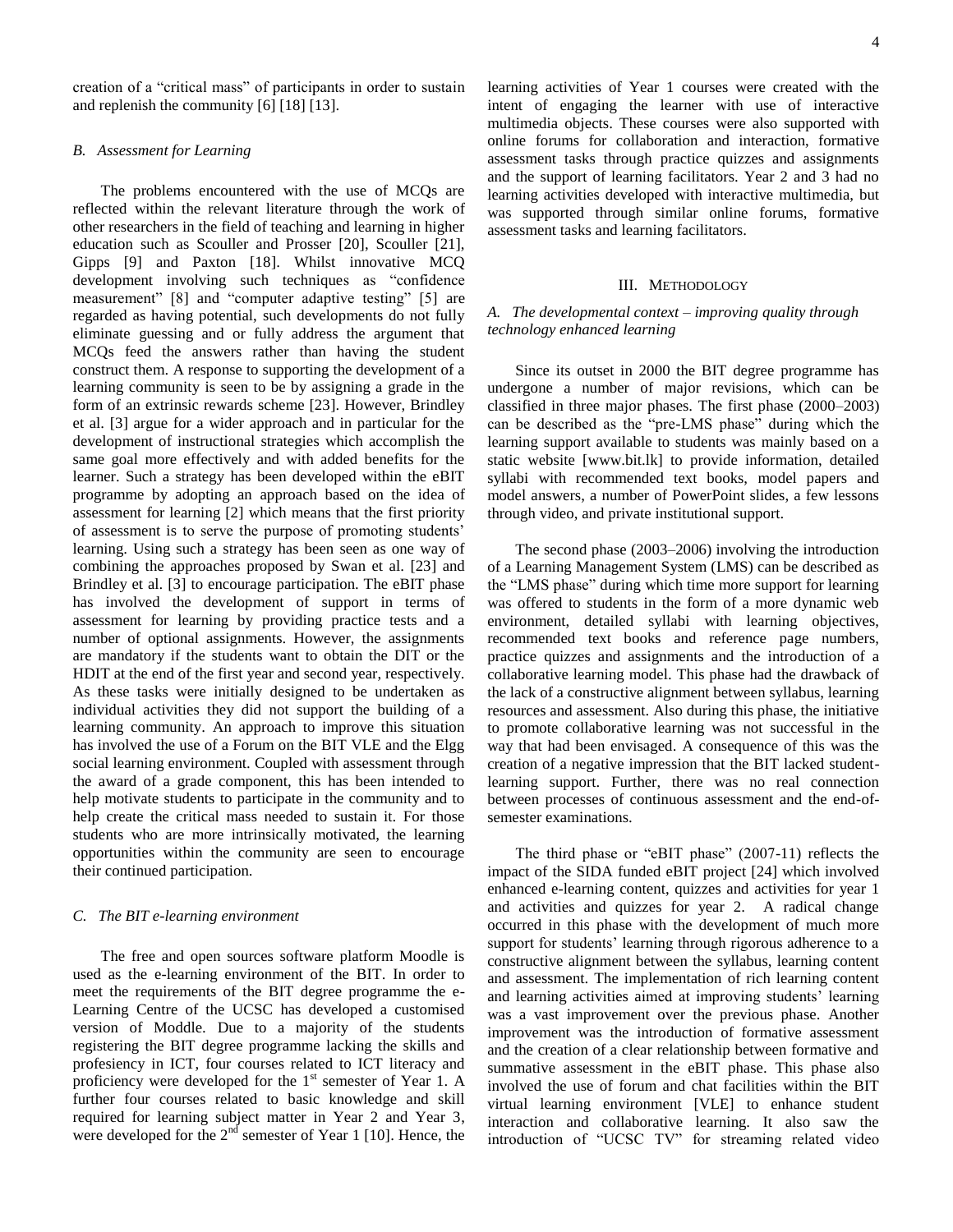content [29]. BIT students previously had very few opportunities to have their issues and questions addressed and the introduction of an e-Facilitator for each course has helped address this issue in the eBIT phase. A further development during this phase was the introduction of the use of social media as a result of the impact arising from participation in a European Commission funded e-Learning project [7]. This involved the creation of a social network web environment "the eBIT Community" using the Elgg open source social networking engine as a further attempt to support students' collaborative learning and interaction.

#### *B. Approach to the research*

The research associated with this development has adopted a case study approach which, following Stake [22], is seen as the study of the particularity and complexity of a single case, coming to understand its activity within important circumstances. Further, it can be seen as a case of a design for technology enhanced learning that focuses on teachingstudying-learning processes and the design of teaching situations, pedagogical activities and learning environments with a particular emphasis on constructively aligned pedagogical activities that support assessment for learning [12]. It is also part of a wider study that has been reported in Usoof et al. [28] and Usoof [27].

# *C. Research questions*

The two key research questions addressed by this study are:

- 1. How has the introduction of ICT to and revisions of the BIT degree programme affected the progression and accreditation achievements of the students?
- 2. What is the impact of current assessment practices on the learning process, student learning outcomes and students' attitudes?

# *D. Research methods*

In responding to these questions, two research methods have been adopted. Firstly, an analysis has been conducted in relation to the three phases which have been compared in terms of students' enrolment, retention and progression rates. Secondly, a survey, and associated analysis, was conducted in order to illuminate students' perspectives on their experience of assessment practices within this developmental context.

## IV. RESULTS

# *A. Data analysis of enrolment, retention and progression rates*

Enrolment refers to the number of registered students for a particular academic year of the BIT degree programme. This can be looked at in two different ways. First, the number of new students who joined the BIT degree programme and, second, the number of students remaining in the entire BIT degree programme.

The average first-year enrolment for the three phases is 3,630 for the Pre-LMS, 1,678 for the LMS and 1,772 for the eBIT. The drop in enrolment can mainly be attributed to the fact that, during the inception, most students thought they could "just do a degree" and that a conception arose that the BIT was difficult to follow and lacked student support.

The average enrolment levels for the three years [including repeat candidates] during the three phases were 5,335 for the Pre-LMS, 4,225 for the LMS and 4,379 for the eBIT.

Introduction of the eBIT phase in the 2007/2008 academic year, the BIT degree programme saw 781 students progressing to Year 2 for the first time and 284 students progressing to Year 3 for the first time, with some of them having very few repeat papers.

It is important to mention a cross-batch effect on the figures for repeat candidates; for example, unsuccessful firstyear students of the LMS phase of the 2005/2006 academic year would be in the eBIT phase as repeat first-year students in the 2006/2007 academic year.

Progression can be considered in terms of how many students continue to progress through the degree programme by achieving at least the minimum results required to progress to the next year of study [e.g. 1.5 GPA under eBIT phase]. It may also be considered as an indicator of students passing their examinations.

| Academic Year | proceed from Year 1 to<br>$1st$ time success to<br>Year 2 [%] | Withdrawals from next<br>Year $1$ [%] | Obtained CIT/DIT [%]     | proceed from Year 2 to<br>$1st$ time success to<br>Year $3$ [%] | Withdrawals from next<br>Year $2$ [%] | Obtained ACIT/HDIT<br>[%] |
|---------------|---------------------------------------------------------------|---------------------------------------|--------------------------|-----------------------------------------------------------------|---------------------------------------|---------------------------|
| 2000/2001     | 12                                                            | 46                                    | $\overline{\mathcal{L}}$ | N/A                                                             | N/A                                   | N/A                       |
| 2001/2002     | $\overline{9}$                                                | 54                                    | $\overline{6}$           | 38                                                              | 12                                    | 14                        |
| 2002/2003     | $\overline{12}$                                               | 50                                    | $\overline{10}$          | 53                                                              | 21                                    | 20                        |
| 2003/2004     | $\overline{22}$                                               | 54                                    | 13                       | 63                                                              | 29                                    | 32                        |
| 2004/2005     | 21                                                            | 50                                    | $\overline{13}$          | 58                                                              | 26                                    | 30                        |
| 2005/2006     | 21                                                            | 46                                    | 14                       | 50                                                              | 23                                    | 32                        |
| 2006/2007     | 51                                                            | 37                                    | 16                       | 57                                                              | 24                                    | 31                        |
| 2007/2008     | $\overline{45}$                                               | 35                                    | 17                       | 52                                                              | 23                                    | $\overline{36}$           |
| 2008/2009     | 44                                                            | 36                                    | 22                       | 47                                                              | 26                                    | 38                        |
| 2009/2010     | $\overline{33}$                                               | $\overline{43}$                       | $\overline{21}$          | 47                                                              | 27                                    | $\overline{37}$           |
| 2010/2011     | 32                                                            | $\ast$                                | 28                       | 56                                                              | $\ast$                                | 37                        |

Table 1. Student progression indicators and achieving accreditation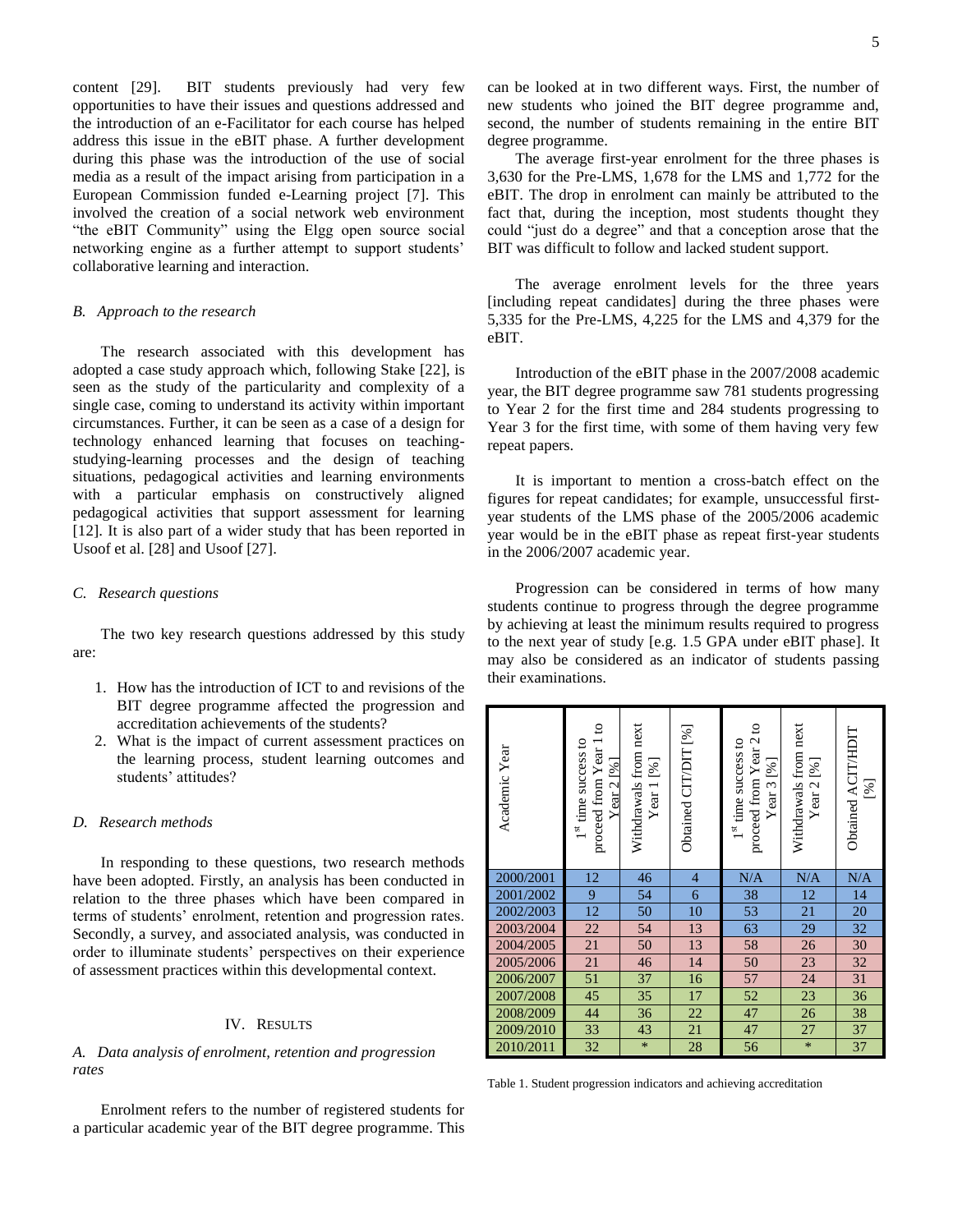# *Year 1 to Year 2*

The VLE of the BIT degree programme provides firstyear students with student manuals for each course, e-learning content, practice quizzes, assignments, learning activities and a CD with video programmes. The first-year students have a great deal of learning support and can also call upon the assistance of the e-Facilitator assigned to each course. In addition to the learning support, changes were also made to the evaluation criteria in the eBIT phase.

A fourfold improvement in the progression of first-year students to the second year can be seen when comparing the Pre-LMS phase to the eBIT phase and a twofold improvement when comparing the LMS phase to the eBIT phase of the BIT degree programme. The average first-time successes were 11% for the Pre-LMS phase, 21% for the LMS phase and 41% for the eBIT phase.

# *Year 2 to year 3*

Unlike for the first-year students, the second-year students do not receive as much support from the VLE. They are provided with quizzes and learning activities. In comparing the second-year figures, it is important to note that repeat students benefited from the fact that the Math II and Computer Networks papers were made optional.

There is no considerable difference in the first-time success rates between the three phases of the BIT beyond 2001/2002. Even though there has been an increase in the number of students achieving the HDIT certification, it is not visible as a percentage since there has been a rise in the number of students following the second year. The average first-time successes were 51% for the Pre-LMS phase, 55% for the LMS phase and 50% for the eBIT phase.

It is clear from the above figures that there has been a great improvement in the first year of the BIT degree programme in student progression and retention, but there is no change in the figures for the second year beyond 2001/2002. The considerable support arising from the use of technology enhanced learning provided for students in the first year does appear to have had a positive impact. It seems clear that the extremely high withdrawal rate, which was a key issue of the BIT, has been addressed to a certain extent by the advent of technology enhanced learning in the first year. Further, the numbers of new students enrolling in the BIT degree programme has stabilised at around 1,500-2000 each year.

# *B. Students' perspectives on assessment practices*

The survey designed to illuminate students' perspectives on their experience of assessment practices within this developmental context was conducted during 2008–2009 as an online questionnaire which was posted on the LMS of the BIT degree programme. The questionnaire targeted first-year students of the BIT degree taking the Computer Systems I course. The total number of respondents was 45 while 121 students viewed the questionnaire, thus making a 37% response ratio. 73% of the respondents were male, which closely reflects the overall gender balance of students in the BIT programme.

The majority of students who completed the questionnaire were taking the BIT degree programme in order to pursue a career in the IT industry or gain knowledge in ICT. Further, 76% were doing the study programme part-time and approximately 50% of the candidates were employed. While most of the students were taking the degree after their advance level examination, about 10% were pursuing a parallel degree or had completed a bachelor's degree. 64% of the students were either taking or hoping to take an additional study programme.

# *C. Survey findings*

With respect to the type of examination and grading methods, the students most preferred computer-based continuous online assignments from home with a value of 1.9, followed by paper and pencil tests with a value of 2.1 on a 5 point Likert scale, with 1 being the most preferred. The least preferred were printed reports/dissertations and digital media reports with values of 2.4 on a 5-point Likert scale, with 1 being the least preferred. 67% indicated end-of-course examinations coupled with continuous assignments as their most preferred grading method, while 22% preferred continuous assignments during the course to determine the final grade.

All of the respondents thought that audio and video in addition to text and graphics would help them express their knowledge better, while 82% preferred a change in the way they are assessed in BIT, 29% preferred a practical test the most, 24% preferred web portfolios/online examinations and 16% preferred open book/take home tests. As the preferred mode of expression, 64% indicated written and typed text, 62% audio-video and 67% graphics and images.

On the issue of the language of study, 86% had a "C" grade for O/L English at least and 67% had a "C" grade for A/L English at least. In addition, 51% were hoping to take an additional English course whilst 60% would rather use a different language to English as their preferred language of expression.

In relation to time pressure during examinations, 80% thought that this adversely affected the quality of their answers, while 38% felt nervous and anxious during examinations. Further, 82% believed they perform better in real life than in examinations. Yet, ironically, 53% thought that examinations were fair in assessing their actual ability and knowledge. Concerning preferences for assessment types, the most preferred were MCQs, open book/take home tests and practical tests. The least preferred were reports/dissertations and essay-type papers.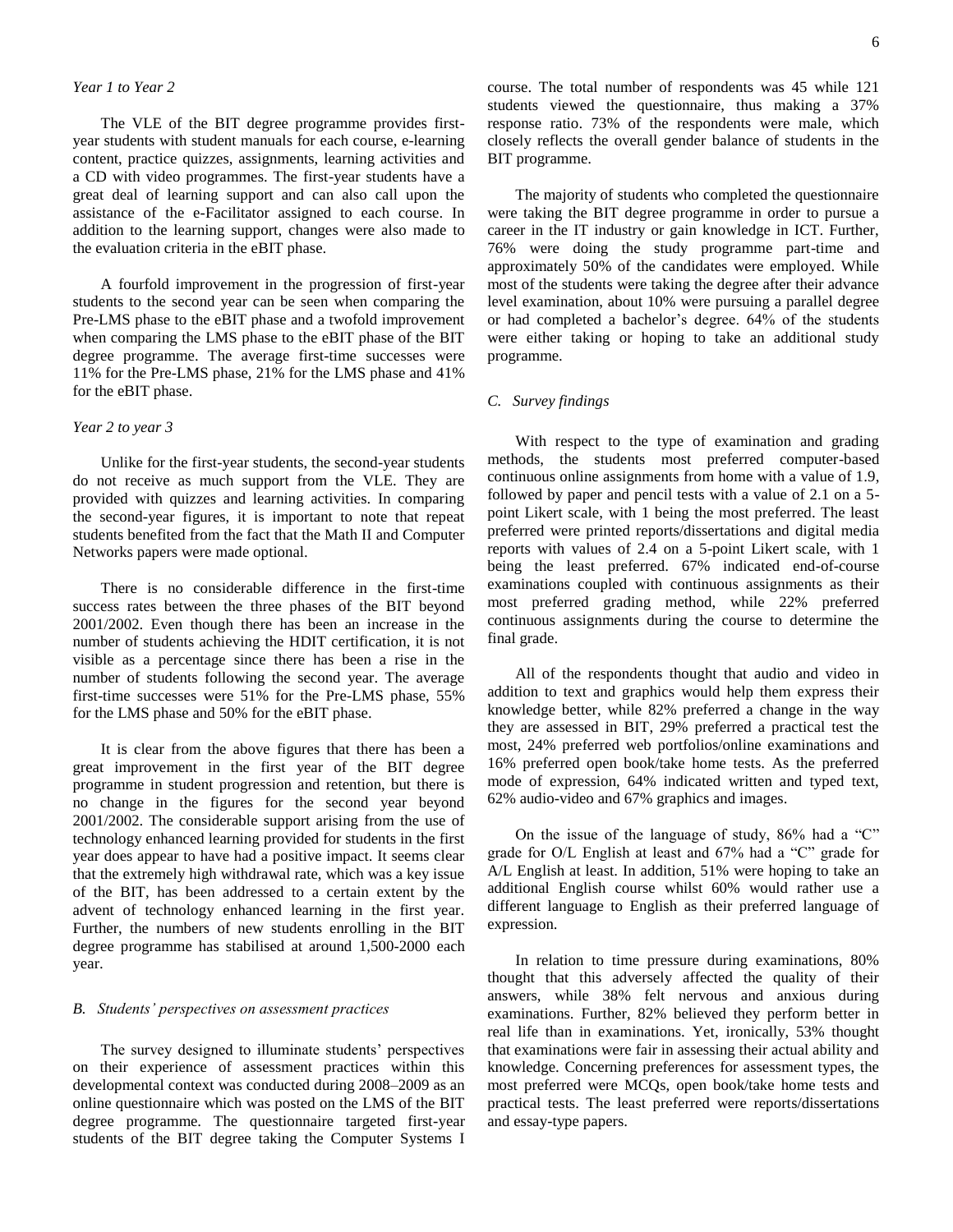As for study methods of the BIT programme, 82% engaged in self-study, 13% in face-to-face group study, 20% in online group study and 58% attended group classes. In relation to technology use, 93% used computers often and 96% used the Internet often for their education.

With regard to studying, the main goal of 18% of the students was simply to pass the examinations and 13% believed that passing the examinations was the most important aspect. With regard to study methods, 58% of the students also stated that the one they use for multiple choice question examinations is different to when they study for non-MCQ examinations. Overall, 93% of the students had experienced MCQ examinations, but only 13% had experienced reports/dissertations, 29% viva/interviews and 47% web portfolios/online examinations.

#### *D. Summary of the findings*

In summary, the majority of the students prefer continuous assessment with an end-of-semester examination, they prefer the use of multimedia for examinations, they have an acceptable command of English but prefer their own mother tongue and they lack confidence about the assessment system and methods. In addition, standardised examinations affect students in a negative way. The majority of students engage in self-study and about 42% have very little interaction with other students or teachers. Almost all students were used to using computers and the Internet for their education. Finally, they have varying experiences with different types of assessment.

# V. DISCUSSION

The analysis of the progression and retention rates for the BIT degree programme across the different phases has revealed a clear improvement in the student withdrawal rates and first-time passing of examinations. This pattern can only be attributed to the careful design considerations of the eBIT phase aimed at improving support for student learning. Despite the clear success in the design for learning, the attempts to create a learning community and a collaborative learning environment were not as successful. The main reason for this seems to be the lack of activity modelling, encouragement of community building and creation of collaborative learning.

The analysis of the survey finding show that students prefer not to deviate from assessment methods which are familiar, but however understand the importance of formative assessment. The survey also reveals that many students target their approaches to learning based on the method of assessment with a primary aim of passing examination than focusing on the learning aspects. In addition, the students have identified that the use of ICT and different media allows them to express their skills and abilities better. Furthermore, the survey reveals that students recognise the importance of collaboration for learning.

As a result of this study, a further project was established with a group of volunteer first-year students taking the Computer Systems I course. This has involved the use of community building and collaborative learning activities to encourage the creation of a learning community along with the use of peer assessment as the building block for learning within the community. The outcomes of this study are the subject of a further paper and the findings will be used to design future learning communities and assessment activities aimed at promoting learning and improving the BIT degree programme.

#### VI. ACKNOWLEDGEMENTS

The research reported on in this paper has been conducted with support from The Swedish Program for ICT in Developing Regions [SPIDER] during the period 2007–2011.

#### **REFERENCES**

- [1] BIT (2011). Bachelor of Information Technology website (2011). Available at[: http://www.bit.lk](http://www.bit.lk/) Last accessed 20 Dec 2011.
- [2] Black, P., Harrison, C., Lee, C., Marshall, B. and Wiliam, D. (2003). *Assessment for Learning: Putting it into Practice*. Open University Press.
- [3] Brindley, J., Blaschke, L. M. and Walti, C. (2009). Creating Effective Collaborative Learning Groups in an Online Environment. *International Review of Research in Open and Distance Learning*. 10(3).
- [4] Brown, R.E. (2001). The Process of Community-Building in Distance Learning Classes. *Journal of Asynchronous Learning Networks*, 5(2): 18-35.
- [5] Conole, G. and Warburton, B. (2005). A Review of Computer-Assisted Assessment. *Association for Learning Technology Journal*, 13(1): 17.
- [6] Cunha, M., Raposo, A. B., and Fuks, H. (2008). Educational Technology for Collaborative Virtual Environments. *Proceedings of the 12th International Conference on Computer Supported Cooperative Work in Design. Beijing : IEEE*, 2: 716-720.
- [7] e-Jump 2.0 (2009). *Implementing e-Learning 2.0 in everyday learning processes in higher and vocational education [eJUMP 2.0]*, Available at[: http://portaal.e-uni.ee/ejump](http://portaal.e-uni.ee/ejump) Last accessed 20 Dec 2011.
- [8] Farrell, G. and Leung, Y.K. (2004). Innovative Online Assessment Using Confidence Measurement. *Education and Information Technologies,* 9(1): 5.
- [9] Gipps, C. (1994). *Beyond Testing: Towards a Theory of Educational Assessment*. pp.20. Falmer Press, London.
- [10] Hewagamage, K. P. and Wikramanayake, G. N. (2011). "ViduPiyasa" UCSC Virtual Campus: An Innovative Approach to produce ICT Professionals through online education for the National Development. *4th International Conference of Education, Research and Innovation*, Madrid, Spain.
- [11] Hiltz, S. R. (1998). *Collaborative Learning in Asynchronous Learning Networks: Building Learning Communities*. Available at: [http://eric.ed.gov/ERICDocs/data/ericdocs2sql/content\\_storage\\_01/0000](http://eric.ed.gov/ERICDocs/data/ericdocs2sql/content_storage_01/0000019b/80/17/5a/cc.pdf) [019b/80/17/5a/cc.pdf](http://eric.ed.gov/ERICDocs/data/ericdocs2sql/content_storage_01/0000019b/80/17/5a/cc.pdf) Last accessed 8 Mar 2009.
- [12] Hudson, B. (2011). *Didactical Design for Technology Enhanced Learning*. In Beyond Fragmentation: Didactics, Learning and Teaching in Europe (Ed. B. Hudson and M. Meyer) pp.223-238. Verlag Barbara Budrich, Opladen and Farmington Hills.
- [13] Kester, L., Sloep, P. B., van Rosmalen, P., Brouns, F., Koné, M. and Koper, R. (2007). Facilitating Community Building in Learning Networks Through Peer Tutoring in Ad Hoc Transient Communities. *International Journal of Web Based Communities*, 3(2): 198-205.
- [14] Lowell, N.O. and Persichitte, K.A. (2000). *A Virtual Ropes Course: Creating Online Community*. Available at[: http://www.sloan](http://www.sloan-c.org/publications/magazine/v4n1/lowell.asp)[c.org/publications/magazine/v4n1/lowell.asp](http://www.sloan-c.org/publications/magazine/v4n1/lowell.asp) Last accessed 13 Aug 2009.
- [15] Ludwig-Hardman, S. and Dunlap, J.C. (2003). Learner Support Services for Online Students: Scaffolding for Success. *International Review of Research in Open and Distance Learning,* 4(1): 197.